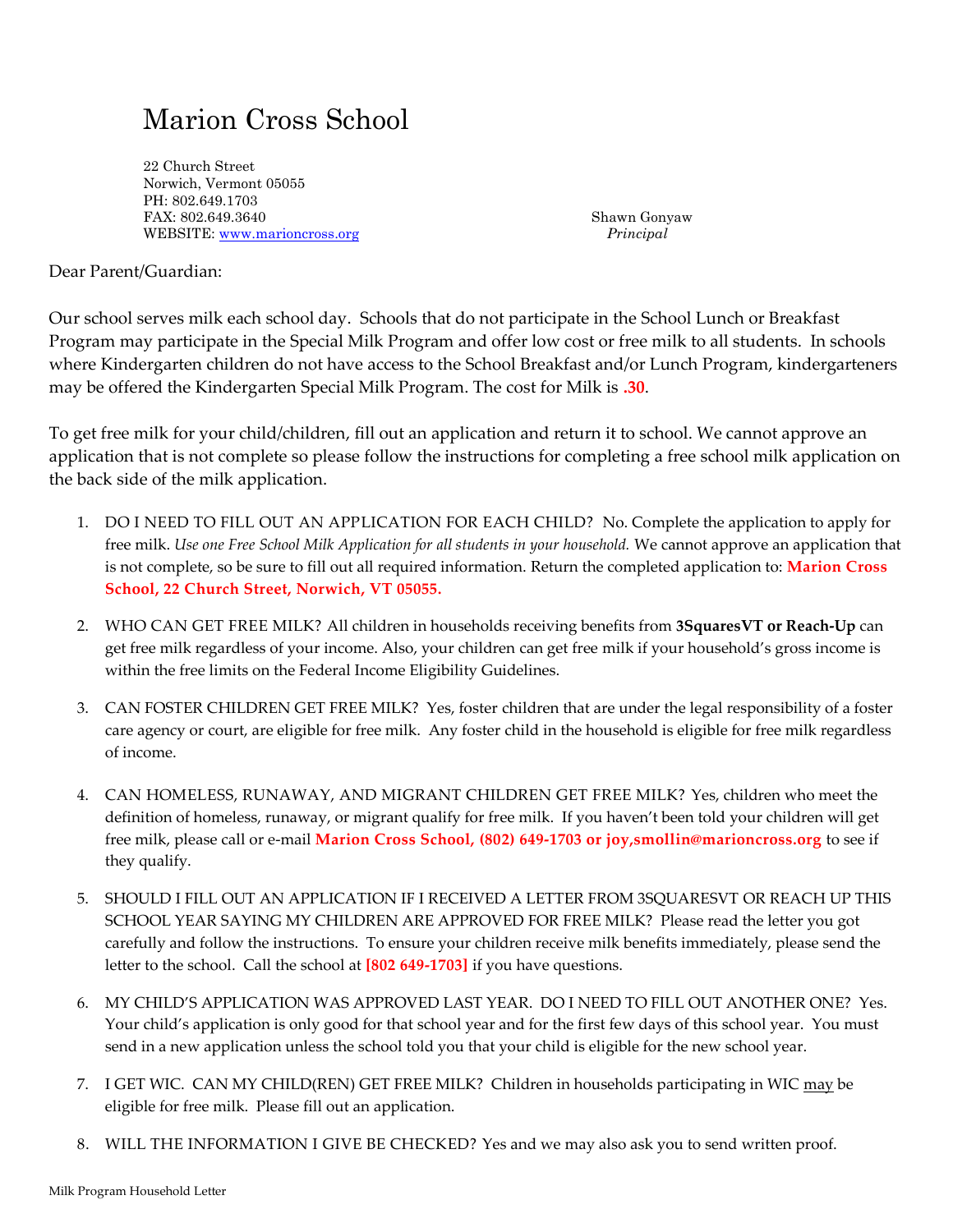- 9. IF I DON'T QUALIFY NOW, MAY I APPLY LATER? Yes, you may apply at any time during the school year. For example, children with a parent or guardian who becomes unemployed may become eligible for free milk if the household income drops below the income limit.
- 10. WHAT IF I DISAGREE WITH THE SCHOOL'S DECISION ABOUT MY APPLICATION? You should talk to school officials. You also may ask for a hearing by calling or writing to: PRINCIPAL SHAWN GONYAW, 22 **Church Street, Norwich, VT 05055, 802 649-1703 EXT 5108.**
- 11. MAY I APPLY IF SOMEONE IN MY HOUSEHOLD IS NOT A U.S. CITIZEN? Yes. You or your child(ren) do not have to be U.S. citizens to qualify for free milk.
- 12. WHO SHOULD I INCLUDE AS MEMBERS OF MY HOUSEHOLD? You must include all people living in your household, related or not (such as grandparents, other relatives, or friends) who share income and expenses. You must include yourself and all children living with you. If you live with other people who are economically independent (for example, people who you do not support, who do not share income with you or your children, and who pay a pro-rated share of expenses), do not include them.
- 13. WHAT IF MY INCOME IS NOT ALWAYS THE SAME? List the amount that you normally receive. For example, if you normally make \$1000 each month, but you missed some work last month and only made \$900, put down that you made \$1000 per month. If you normally get overtime, include it, but do not include it if you only work overtime sometimes. If you have lost a job or had your hours or wages reduced, use your current income.
- 14. WE ARE IN THE MILITARY. DO WE INCLUDE OUR HOUSING ALLOWANCE AS INCOME? If you get an off-base housing allowance, it must be included as income. However, if your housing is part of the Military Housing Privatization Initiative, do not include your housing allowance as income.
- 15. MY SPOUSE IS DEPLOYED TO A COMBAT ZONE. IS HIS/HER COMBAT PAY COUNTED AS INCOME? No, if the combat pay is received in addition to his/her basic pay because of his/her deployment and it wasn't received before he/she was deployed, combat pay is not counted as income. Contact your school for more information.
- 16. MY FAMILY NEEDS MORE HELP. ARE THERE OTHER PROGRAMS WE MIGHT APPLY FOR? To find out how to apply for **3SquaresVT** or other assistance benefits, contact your local assistance office or call **1-800-479- 6151.**

If you have other questions or need help, call **[802 649-1703]***. Si necesita ayuda, por favor llame al teléfono*: **[802 649-1703]***. Si vous voudriez d'aide, contactez nous au numero:* **[802 649-1703]***.*

Sincerely, **Joy Smollin Front Office/Registrar Marion Cross School 802 649-1703 ext 5111**

In accordance with Federal civil rights law and U.S. Department of Agriculture (USDA) civil rights regulations and policies, the USDA, its Agencies, offices, and employees, and institutions participating in or administering USDA programs are prohibited from discriminating based on race, color, national origin, sex, disability, age, or reprisal or retaliation for prior civil rights activity in any program or activity conducted or funded by USDA.